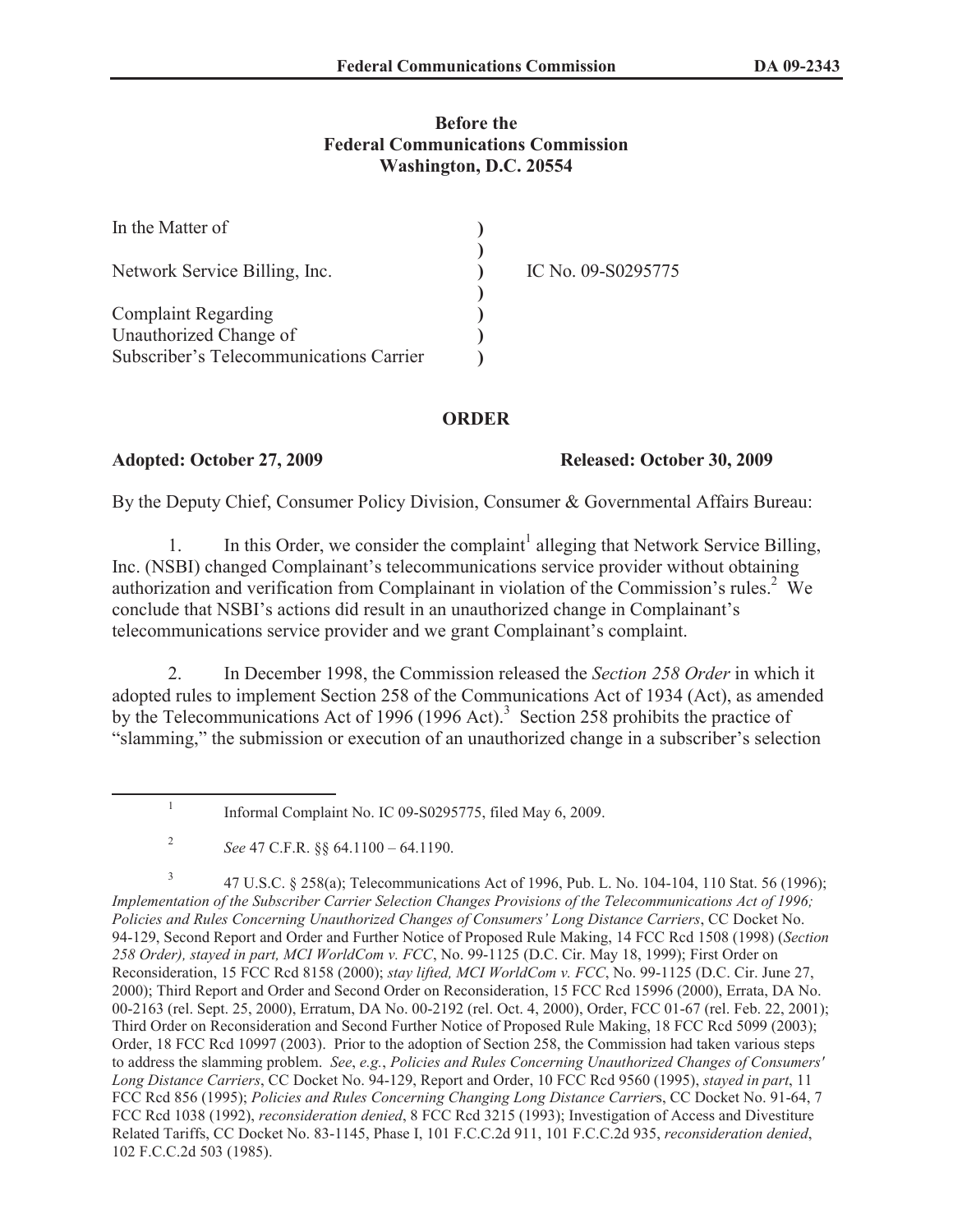of a provider of telephone exchange service or telephone toll service.<sup>4</sup> In the *Section 258 Order*, the Commission adopted aggressive new rules designed to take the profit out of slamming, broadened the scope of the slamming rules to encompass all carriers, and modified its existing requirements for the authorization and verification of preferred carrier changes. The rules require, among other things, that a carrier receive individual subscriber consent before a carrier change may occur.<sup>5</sup> Pursuant to Section 258, carriers are absolutely barred from changing a customer's preferred local or long distance carrier without first complying with one of the Commission's verification procedures.<sup>6</sup> Specifically, a carrier must: (1) obtain the subscriber's written or electronically signed authorization in a format that meets the requirements of Section 64.1130 authorization; (2) obtain confirmation from the subscriber via a toll-free number provided exclusively for the purpose of confirming orders electronically; or (3) utilize an independent third party to verify the subscriber's order.<sup>7</sup>

3. The Commission also has adopted liability rules. These rules require the carrier to absolve the subscriber where the subscriber has not paid his or her bill. In that context, if the subscriber has not already paid charges to the unauthorized carrier, the subscriber is absolved of liability for charges imposed by the unauthorized carrier for service provided during the first 30 days after the unauthorized change.<sup>8</sup> Where the subscriber has paid charges to the unauthorized carrier, the Commission's rules require that the unauthorized carrier pay 150% of those charges to the authorized carrier, and the authorized carrier shall refund or credit to the subscriber 50% of all charges paid by the subscriber to the unauthorized carrier.<sup>9</sup> Carriers should note that our actions in this order do not preclude the Commission from taking additional action, if warranted, pursuant to Section 503 of the Act.<sup>10</sup>

4. We received Complainant's complaint on May 6, 2009, alleging that Complainant's telecommunications service provider had been changed to NSBI without Complainant's authorization. Pursuant to Sections 1.719 and 64.1150 of our rules,<sup>11</sup> we notified NSBI of the complaint and NSBI responded on June 16, 2009.<sup>12</sup> NSBI states that authorization

4 47 U.S.C. § 258(a).

5 *See* 47 C.F.R. § 64.1120.

6 47 U.S.C. § 258(a).

7 *See* 47 C.F.R. § 64.1120(c). Section 64.1130 details the requirements for letter of agency form and content for written or electronically signed authorizations. 47 C.F.R. § 64.1130.

8 *See* 47 C.F.R. §§ 64.1140, 64.1160. Any charges imposed by the unauthorized carrier on the subscriber for service provided after this 30-day period shall be paid by the subscriber to the authorized carrier at the rates the subscriber was paying to the authorized carrier at the time of the unauthorized change. *Id.*

9 *See* 47 C.F.R. §§ 64.1140, 64.1170.

<sup>10</sup> *See* 47 U.S.C. § 503.

<sup>11</sup> 47 C.F.R. § 1.719 (Commission procedure for informal complaints filed pursuant to Section 258 of the Act); 47 C.F.R. § 64.1150 (procedures for resolution of unauthorized changes in preferred carrier).

<sup>12</sup> NSBI's Response to Informal Complaint No. IC 09-S0295775, received June 16, 2009.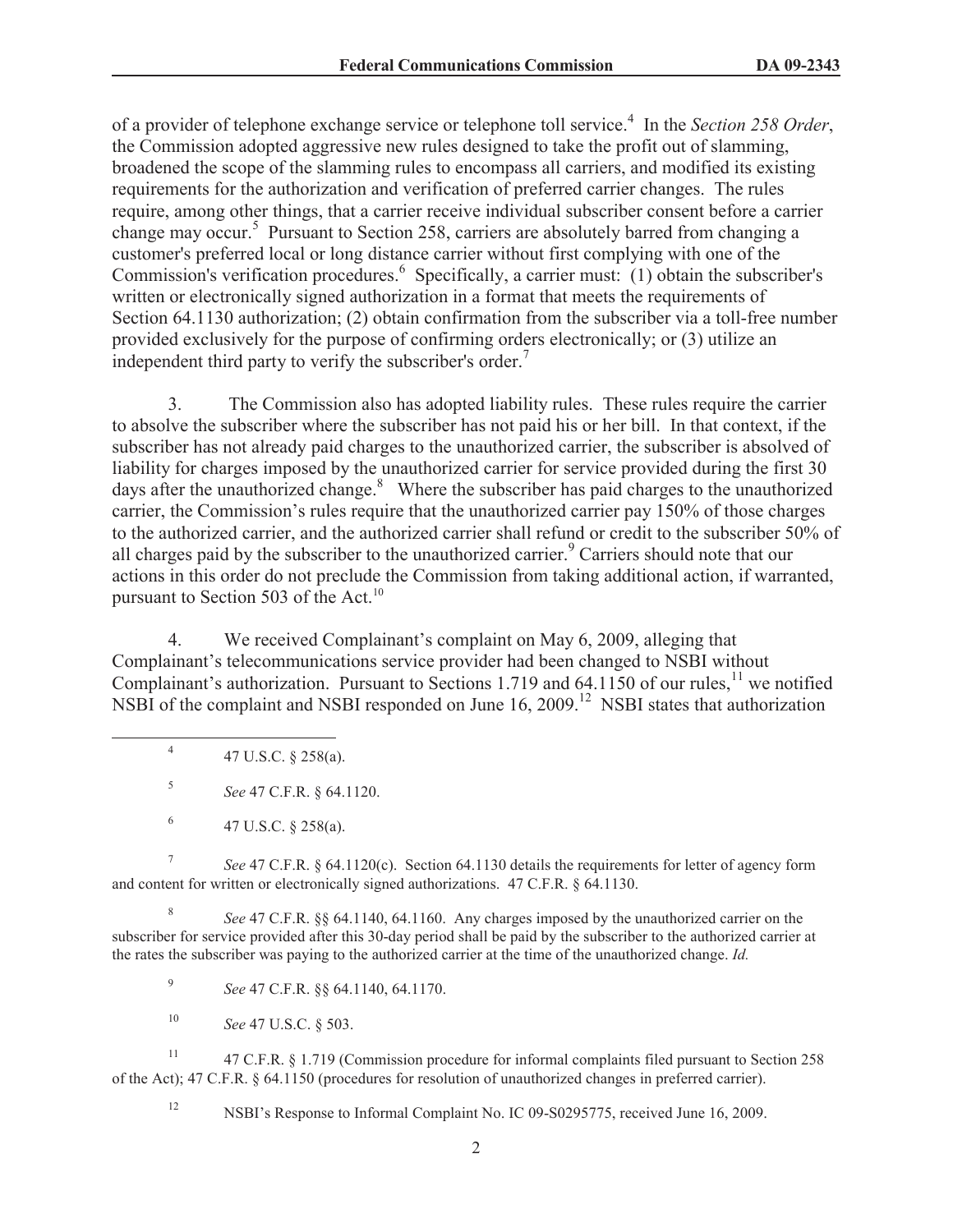was received and confirmed through third party verification. The Commission's rules state that the verifier may not make any misleading description of the transaction.<sup>13</sup> NSBI's verifier, however, stated, "I just need a minute of your time to verify and confirm your account information." The purpose of the call is to obtain verification and authorization of the intent to switch carriers, and not to verify and confirm account information. We find that NSBI has failed to produce clear and convincing evidence that Complainant authorized a carrier change.<sup>14</sup> Therefore, we find that NSBI's actions resulted in an unauthorized change in Complainant's telecommunications service provider and we discuss NSBI's liability below.<sup>15</sup>

5. NSBI must remove all charges incurred for service provided to Complainant for the first thirty days after the alleged unauthorized change in accordance with the Commission's liability rules.<sup>16</sup> We have determined that Complainant is entitled to absolution for the charges incurred during the first thirty days after the unauthorized change occurred and that neither Complainant's authorized carrier nor NSBI may pursue any collection against Complainant for those charges.<sup>17</sup> Any charges imposed by NSBI on the subscriber for service provided after this 30-day period shall be paid by the subscriber to their authorized carrier at the rates the subscriber was paying to their authorized carrier at the time of the unauthorized change.<sup>18</sup>

6. Accordingly, IT IS ORDERED that, pursuant to Section 258 of the Communications Act of 1934, as amended, 47 U.S.C. § 258, and Sections 0.141, 0.361 and 1.719 of the Commission's rules, 47 C.F.R. §§ 0.141, 0.361, 1.719, the complaint filed against NSBI IS GRANTED.

7. IT IS FURTHER ORDERED that, pursuant to Section 64.1170(d) of the Commission's rules, 47 C.F.R. § 64.1170(d), Complainant is entitled to absolution for the charges incurred during the first thirty days after the unauthorized change occurred and neither Complainant's authorized carrier nor NSBI may pursue any collection against Complainant for those charges.

<sup>15</sup> If Complainant is unsatisfied with the resolution of this complaint, Complainant may file a formal complaint with the Commission pursuant to Section 1.721 of the Commission's rules, 47 C.F.R. § 1.721. Such filing will be deemed to relate back to the filing date of Complainant's informal complaint so long as the formal complaint is filed within 45 days from the date this order is mailed or delivered electronically to Complainant. *See* 47 C.F.R. § 1.719.

<sup>16</sup> *See* 47 C.F.R. § 64.1160(b).

<sup>17</sup> *See* 47 C.F.R. § 64.1160(d).

<sup>18</sup> *See* 47 C.F.R. §§ 64.1140, 64.1160.

<sup>13</sup> *See* 47 C.F.R. § 64.1120 (c)(3)(iii).

<sup>14</sup> *See* 47 C.F.R. § 64.1150(d).